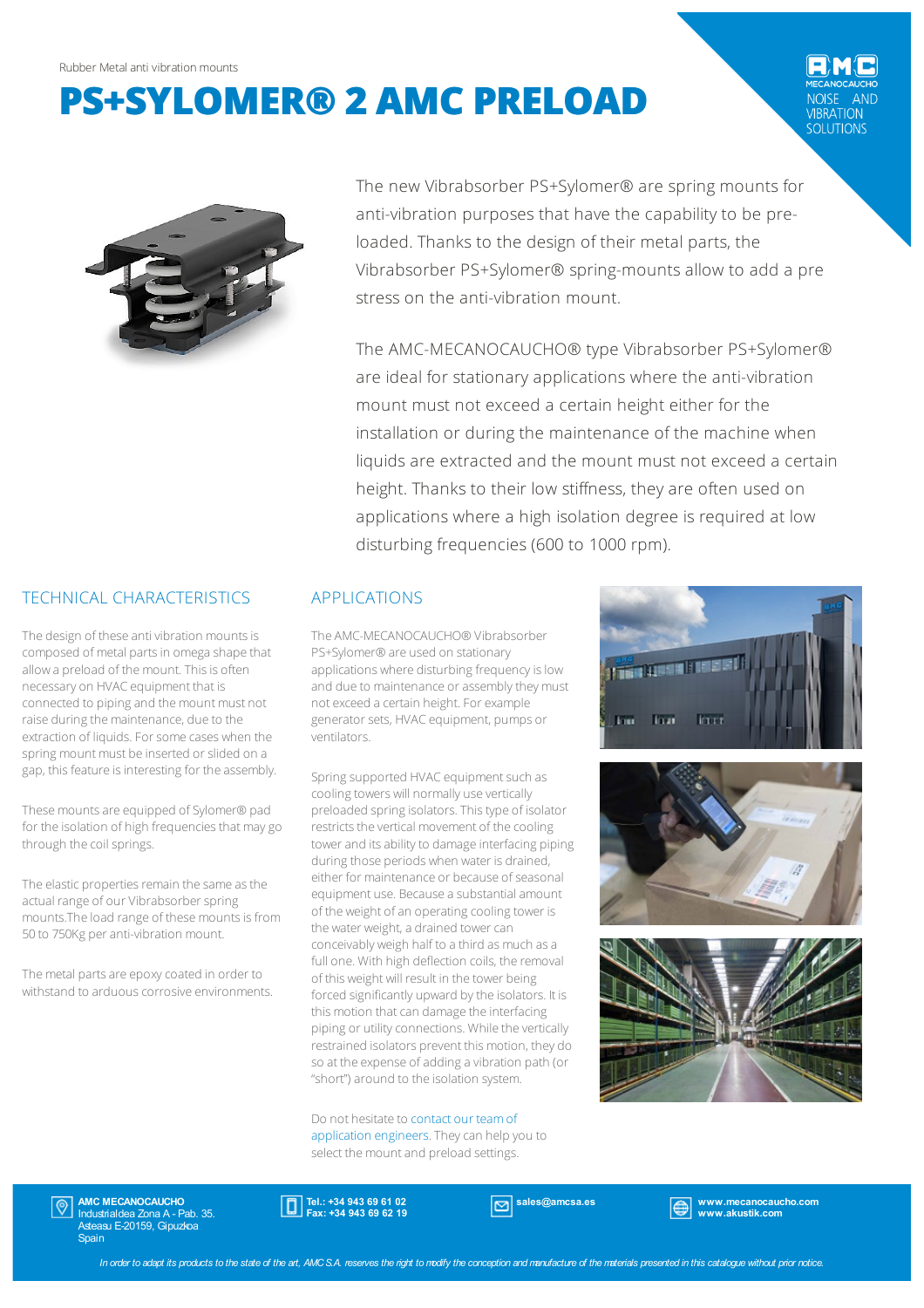AMC MECANOCAUCHO Industrialdea Zona A - Pab. 35. Asteasu E-20159, Gipuzkoa Spain



sales@amcsa.es www.mecanocaucho.com www.akustik.com

In order to adapt its products to the state of the art, AMCS.A. reserves the right to modify the conception and manufacture of the materials presented in this catalogue without prior notice.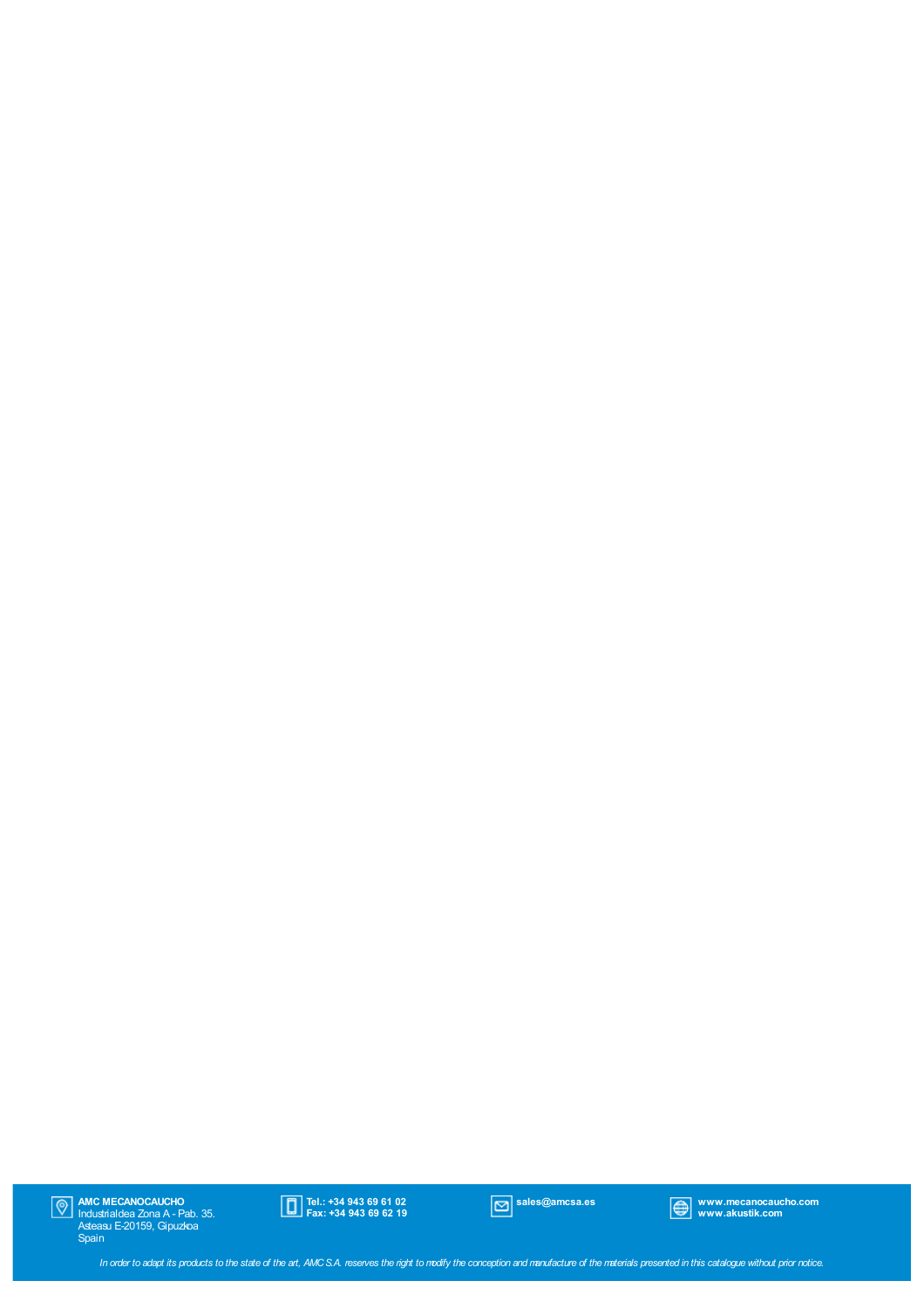

## **PS+SYLOMER® 2 AMC PRELOAD**

#### DRAWINGS



#### DIMENSIONS

| <b>Type</b> | <b>Spring color</b> | Max. Load<br>(kg) | <b>Weight</b> | Code  |
|-------------|---------------------|-------------------|---------------|-------|
| 2 AMC 300   | <b>BLUE</b>         | 300               | 6,7           | 20532 |
| 2 AMC 400   | <b>WHITE</b>        | 400               | 6,8           | 20533 |
| 2 AMC 500   | <b>BLACK</b>        | 500               |               | 20534 |
| 2 AMC 700   | CREAM               | 700               | 7,2           | 20535 |
| 2 AMC 1000  | <b>LIGHT GREY</b>   | 1000              | 7,8           | 20536 |
| 2 AMC 1500  | <b>GREEN</b>        | 1500              | 8,3           | 20537 |

AMC MECANOCAUCHO Industrialdea Zona A - Pab. 35. Asteasu E-20159, Gipuzkoa Spain

Tel.: +34 943 69 61 02 Fax: +34 943 69 62 19

sales@amcsa.es www.mecanocaucho.com www.akustik.com